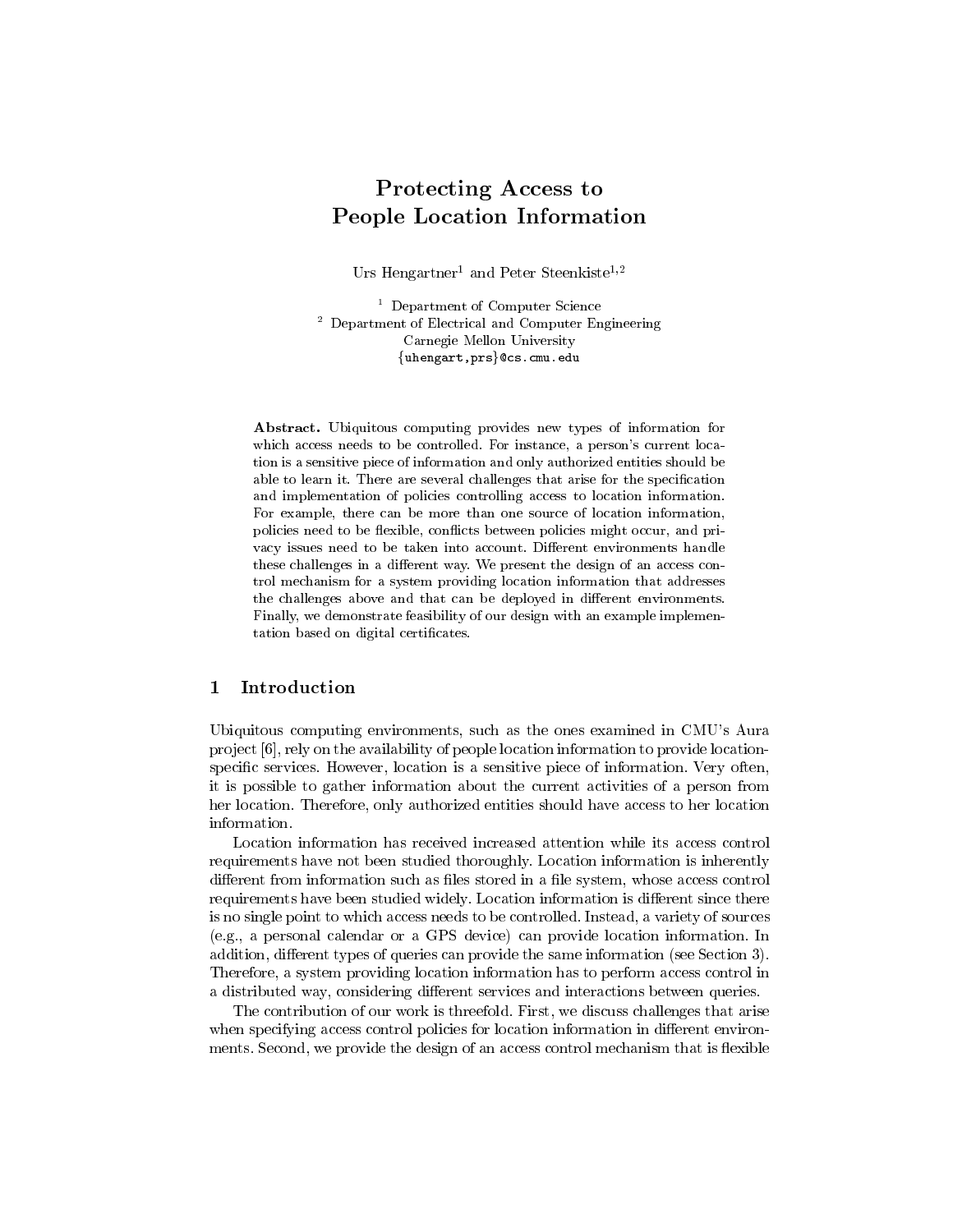#### $\overline{2}$ Urs Hengartner and Peter Steenkiste

enough to be deployed in different environments, having multiple sources of location information. Third, we present an implementation of the proposed mechanism, which is based on digital certificates.

The outline of the rest of this paper is as follows: Section 2 introduces the architecture of a location system. In Section 3, we discuss several challenges that arise when specifying location policies. We elaborate on dealing with multiple sources of location information in Section 4. In Section 5, we present the design of our access control mechanism. We discuss our prototype implementation in Section 6. We elaborate on related work in Section 7 and on our conclusions and future work in Section 8.

# $\overline{2}$ **People Location System**

In this section, we introduce the architecture of a people location system that exploits different sources of location information.



Fig. 1. Example location system.

We assume a hierarchical structure for the location system. Figure 1 shows an example of such a system, as it could be deployed in CMU's School of Computer Science (SCS). The nodes in the graph are either services or devices, the arrows denote which service contacts which other service. The location system is a composition of multiple *location services*. Each location service either exploits a particular technology for gathering location information or processes location information received from other location services. A client contacts the People Locator service at the root of the system. This service then contacts other services which themselves may also contact other services. Location information flows in the reverse direction of a request (not shown in the figure). A location service can be implemented either on a single node or on multiple nodes to improve scalability and robustness.

There are two groups of location services. The first group consists of services that are aware of people. The second group of services is aware of devices. These services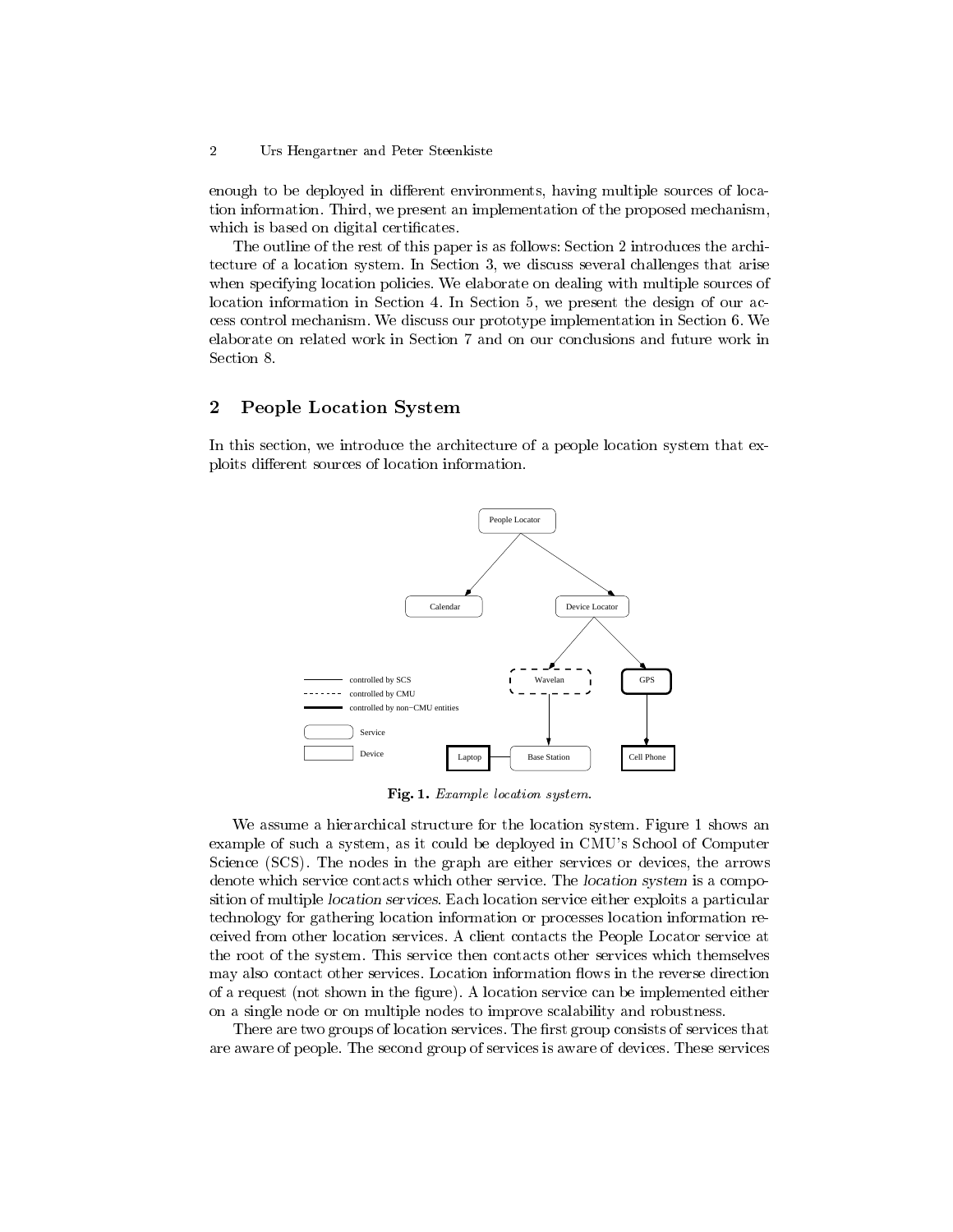locate a user indirectly by locating the device(s) she is carrying with her. The People Locator service, the calendar service, and the Device Locator service belong to the first group. The People Locator service aggregates information received from other services. The calendar service looks at people's appointments to determine their current location. The Device Locator service maps a query for a person to potentially several queries for her devices and contacts the corresponding services. In our example, this group of services consists of the Wavelan service and the GPS service. The Wavelan service keeps track of the location of wireless devices by identifying the base station(s) they are connecting to. The GPS service calls GPSenhanced mobile phones and retrieves their geographical location. We believe that our location system can easily incorporate other location services (e.g., Microsoft's Radar [1] or MIT's Cricket [13]).

A basic assumption in our work is that different entities may administrate the various services. In our example, SCS's computing facilities control the calendar service, CMU's computing facilities administrate the Wavelan service, and a phone company runs the GPS service.

# 3 **Location Policies**

Location queries can originate both from people and from services. In the rest of this paper, we are going to call an entity that issues a query "location seeker". A query can ask either for the location of a user ("user query") or for the people in or at a geographical location, such as a room in a building ("room query"). Based on these two basic queries, it becomes possible to build more sophisticated queries or services that provide location-specific information.

To prevent location information from leaking to unauthorized entities, we employ location policies. An entity can access location information about a person or about the people in a room only if permitted by that person's and that room's location policy, respectively. In this section, we examine location policies and present requirements that need to be provided by the access control mechanism of a people location system.

#### $3.1$ User and Room Location Policies

Corresponding to the two types of queries, there are two types of location policies: user policies and room polices. A user policy states who is allowed to get location information about a user. For example, "Bob is allowed to find out about Alice's location". Similarly, a room policy specifies who is permitted to find out about the people currently in a room. For example, "Bob is allowed to find out about the people in Alice's office".

In addition, both user and room policies should be able to limit information flow in some more ways. Namely, we believe that at least the following properties should be controllable:

**Granularity.** A policy could restrict the granularity of the returned location information. For example, a user policy can state that the building in which a queried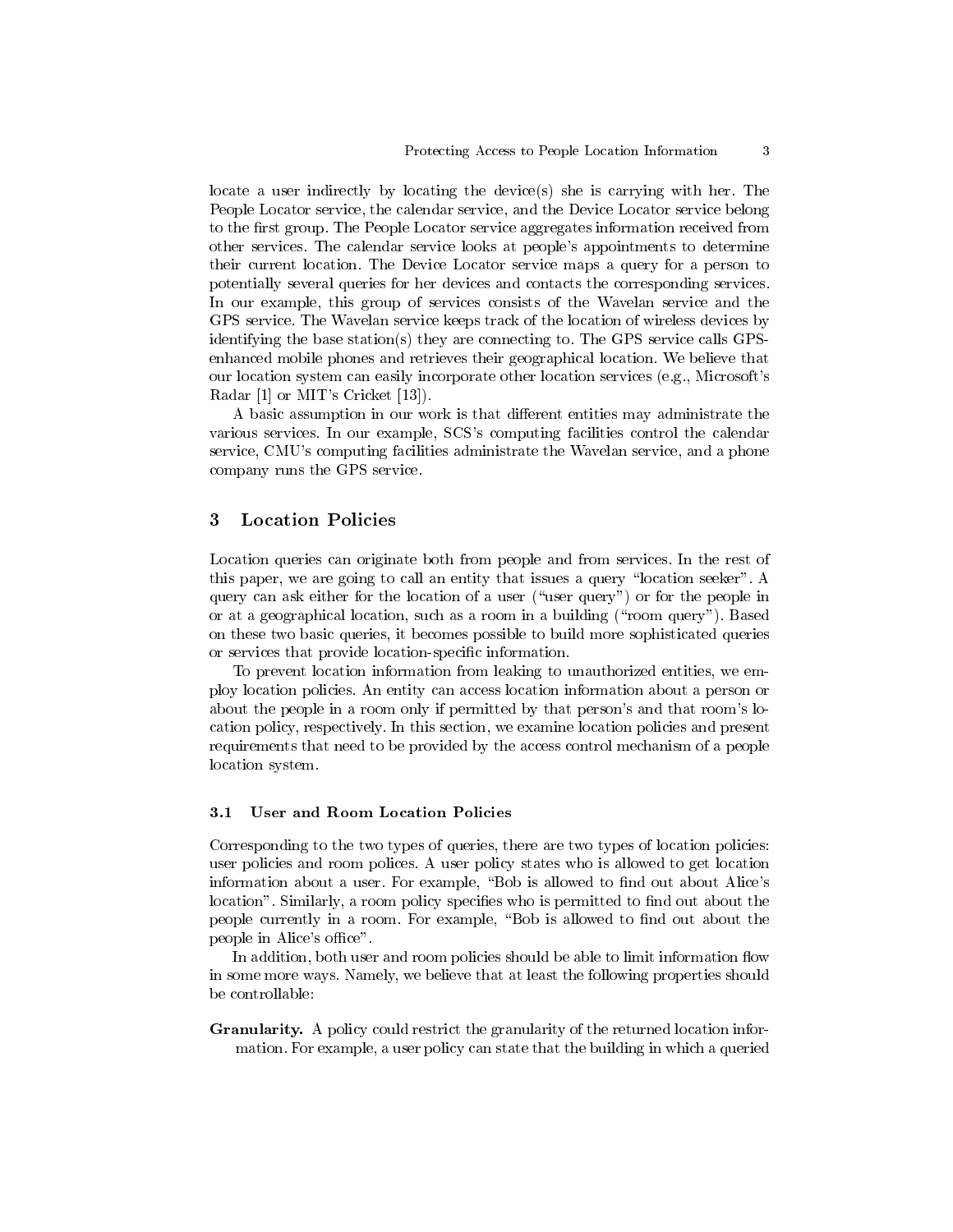$\overline{4}$ Urs Hengartner and Peter Steenkiste

user is staying is returned instead of the actual room (e.g., "CMU Wean Hall" vs. "CMU Wean Hall 8220"). A room policy can require that the number of people in a room is returned instead of the identity of the people in the room (e.g., "two people" vs. "Alice and Bob").

- **Locations/users.** User policies can contain a set of locations (e.g., buildings or rooms). The location system will return location information only if the queried user is at one of the listed locations. For example, "Bob is allowed to find out about Alice's location only if she is in her office". Similarly, room policies can include a set of users. The answer to a room query will include only users listed in the policy (provided they are in the room).
- Time intervals. Location policies can limit time intervals during which access should be granted. For example, access can be restricted to working hours.

Earlier work (e.g., by Spreitzer and Theimer [14]) lets users have influence on room policies. As part of their user policy, users can specify whether room queries for a room will include them in their answer. While this approach is appropriate for some scenarios, it is not for others. We argue that in most cases, the owner of a room should always be able to find out who is in her room, regardless of the user policies of the users in her room.

#### $3.2\,$ User vs. Institutional Policies

Depending on the environment, different entities specify location policies. For some environments, a central authority defines policies, whereas for others, users set them. In addition, some environments might give both users and a central authority the option to specify policies.

In general, governments and companies probably do not want the location of their employees or the people in their buildings to be known to outsiders, whereas this information can be delivered to (some) entities within the organization. In such cases, a central authority would establish the location policies such that no information is leaked. For other environments, such as a university or a shopping mall, the institution behind the environment cares less about where an individual is or who is in a room. For these cases, it should be up to an individual to specify her user policy. We examine some example environments in more detail in Section 3.6.

In the rest of the paper, we are going to call the entity that specifies location policies "policy maker". A location system should be flexible enough to support different policy makers, depending on the environment.

#### **Transitivity of Access Rights**  $3.3\,$

If Bob is granted access to Alice's location information, should he be allowed to forward this access right to Carol? If Ed is given the right to find out about the people in his office, should he be allowed to grant this privilege also to Fred? In short, should access rights to location information be transitive?

There is no simple answer to this question. Again the answer depends on the environment. The location system should thus let policy makers explicitly state whether they want access rights to be transitive. However, note that even though a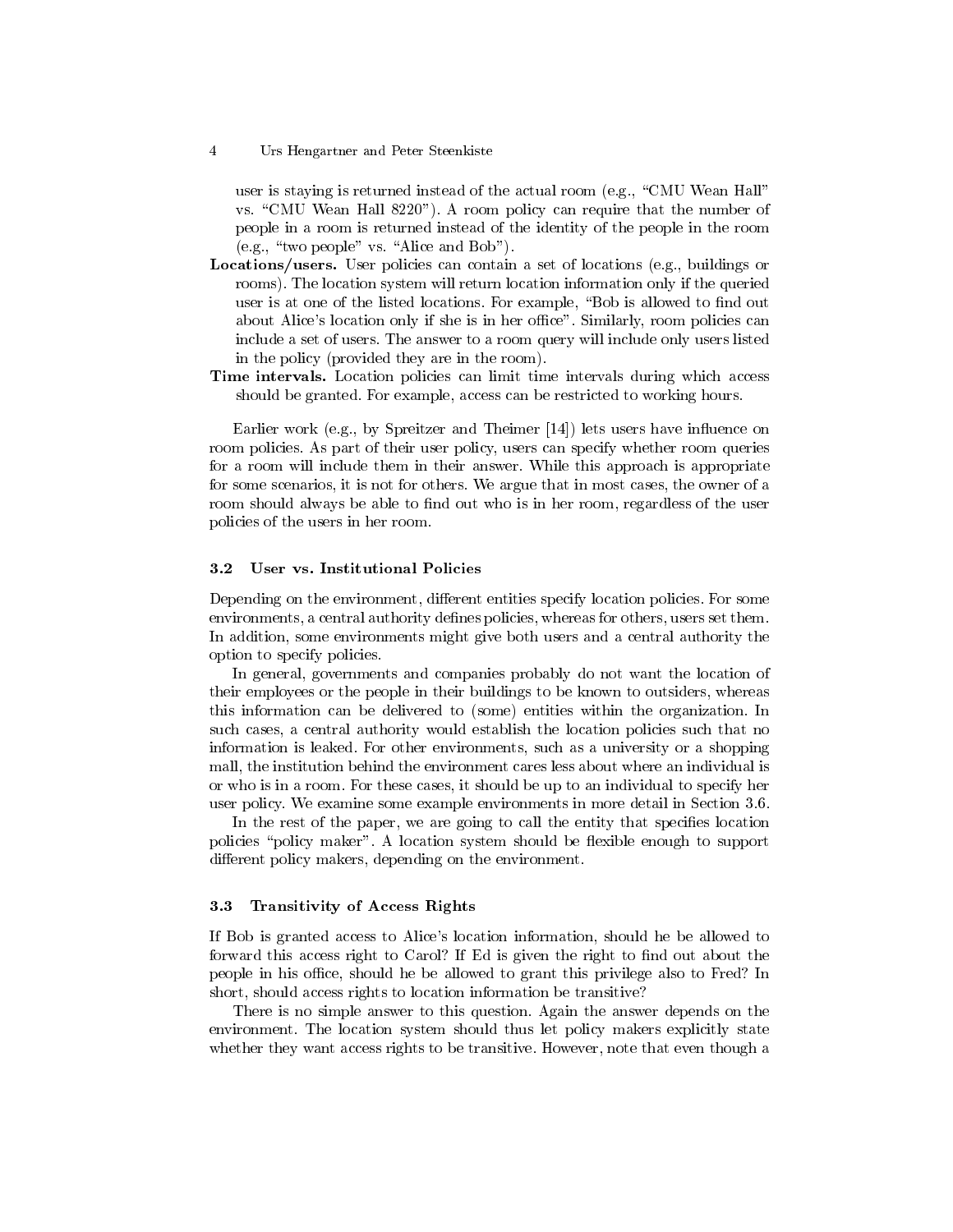user might not be allowed to forward his access rights to other users, he could still proxy for them.

#### 3.4 **Conflicting Policies**

User and room location policies can conflict. For example, assume that Alice does not allow Bob to locate her, but Carol allows Bob to locate people in her office. If Alice is in Carol's office, should the location system tell Bob about it? There are multiple ways for dealing with this issue:

- The system ignores the room policy when answering user queries. Similarly, it ignores the user policy for room queries. In our example, Bob would thus see Alice being in Carol's office.
- The system looks at both policies for any request and returns information only if it is approved by both of them. Bob would thus not see Alice being in Carol's office.
- The user and room policies are established in a synchronized fashion so that no conflicts arise. For example, Leonhardt and Magee [12] suggest authorizing user/room pairs. Alice and Carol's location policies would thus have to be rewritten.

The approach that fits best depends on the environment in which the location system is deployed.

#### $3.5\,$ **Privacy Issues**

Location policies can contain personal data that users might want to have kept private. For example, a user might grant access rights to his friends and thus define a set of friends. The decision about who is (not) in this set can be delicate and the user thus wants to keep the set secret. A location system should allow users to keep their policies secret.

#### $3.6\phantom{0}$ **Example Environments**

In this section, we discuss how location policies are specified and applied in two different environments; a hospital and a university environment.

**Hospital** Medical data such as patient information is typically protected based on a multilateral security model, which protects information flow between compartments. For example, only doctors taking care of a patient have access to her medical data, but not every doctor in the hospital. A similar model is required for location information. Only the doctors of a patient should be able to locate her. In addition, a patient should be able to allow other people (e.g., her husband) to locate her. To fulfill these requirements, the hospital has a central authority establish policies. It can give the patient the right to include additional people in her location policy.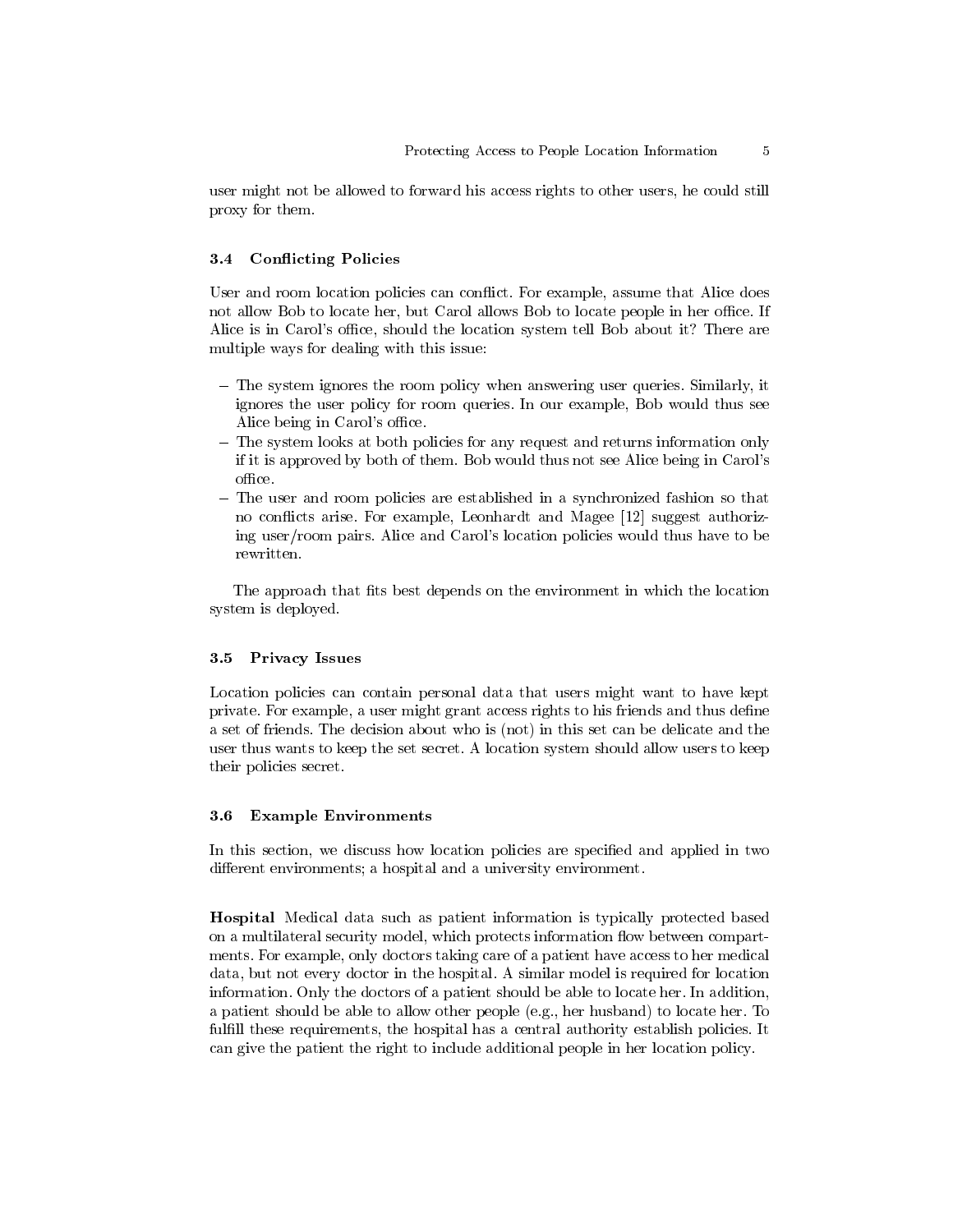The central authority should also establish room policies to protect the patients' privacy. User and room location policies do not need to be synchronized for the hospital scenario.

User policies that allow patients to give other people access might be transitive, whereas room policies are not.

**University** In a university setting, students and faculty members specify their user policies. However, room policies are established by a central authority.

For offices, the authority is likely to delegate this right to to the occupant of the office. For lecture rooms and hallways, the authority typically would set the room policy such that room and user policies become synchronized. That is, upon a room query, the location system consults the user policies of users in the room/hallway before returning their identity. For offices, user and room policies are typically not synchronized.

User policies might be transitive. For room policies, the institution might decide to not let the occupant of an office re-delegate his rights to other people.

# **Service Trust**  $\overline{4}$

As explained in Section 2, a location system can consist of multiple location services. Some of these services, such as the People Locator service shown in Figure 1, do not generate their own location information. Instead, they process location information received from other services. To avoid information leaks, the location system must ensure that only services that implement access control checks are given location information.

A possible way to implement this condition would be to require that the user or room policy grants a service access to location information before it is given this information. This option is appropriate for services that must be able to issue requests for location information. For example, the Device Locator service shown in Figure 1 has to create queries for devices upon receiving a user query.

However, for services such as the People Locator service, this option gives the services more privileges than they really need to have. The People Locator service only forwards requests received from clients. By granting it the right to issue requests, we increase its exposure in case of a break in. If an intruder breaks into the service and issues requests on its behalf, these requests will be granted access by the location system.

Due to these reasons, we introduce the concept of service trust. If a service such as the People Locator service is trusted, it is given location information, even if it is not allowed to issue requests. For a particular query, a service needs to be trusted by the policy maker that defined the corresponding user or room policy. The trust assumption is that the service implements access control as follows:

In the first step, the service checks whether the policy maker has granted access to the entity issuing the request. Only if this check is successfull, the service proceeds to the second step, else access is denied. In the second step, the service checks whether the entity from which it received the request corresponds to the entity that issued the request. If it does, access is granted. If it does not, the service has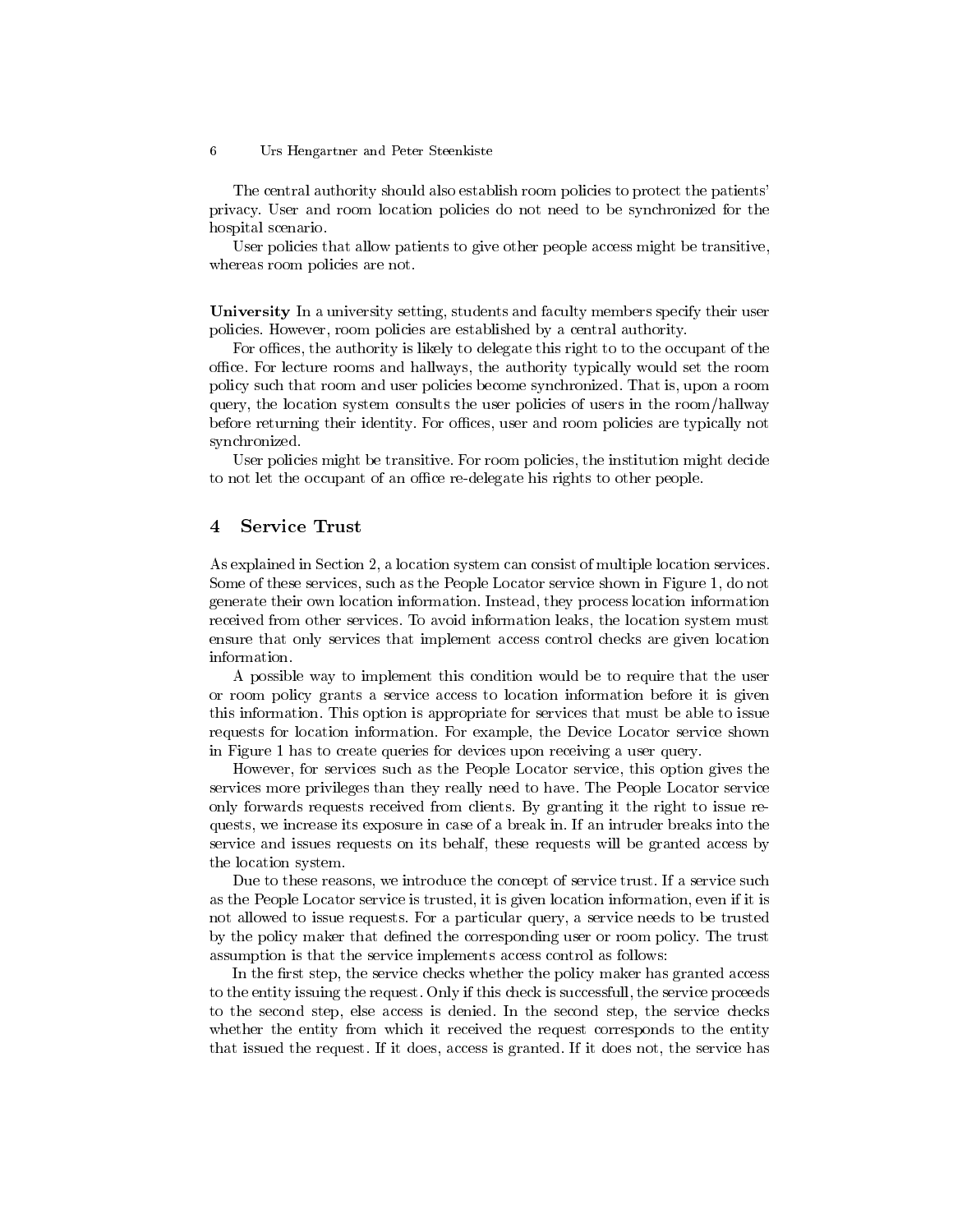to verify whether the policy maker trusts the entity before access is granted. Else access is denied.

How can we verify whether a service fulfills its trust assumption? We require services to sign whatever location information they return to achieve non-repudiation. Therefore, an entity trusting a service can reactively identify misbehaving services and revoke the trust in them.

Whoever specifies the location policy for a user or a room also identifies the corresponding trusted services. Therefore, for a hospital, the set of trusted services should be defined by the central authority. For a university, each user and each owner of a room define their own set of trusted services.

# 5 **System Design**

Based on our discussion in Sections 3 and 4, we now present the design of our location system. We build on three main concepts. First, services respond to a location request only after performing a location policy check that verifies that the location seeker is given access. Second, services verify that the service from which they receive a forwarded request is trusted before returning an answer to it. Third, services can delegate both location policy and service trust checks to other services; delegation can be used to eliminate redundant checks. In this section, we motivate and discuss these concepts.

#### $5.1$ **Digital Certificates**

For implementation purposes, we assume that policy and trust decisions are stated in digital certificates. A digital certificate is a signed data structure in which the signer states a decision concerning some other entity. There are various kinds of digital certificates. Two examples are KeyNote [2] and SPKI/SDSI [5] certificates. Our implementation is based on SPKI/SDSI certificates, which we discuss in Section 6.1.

We introduce the following notation for expressing a policy or trust decision:

$$
A \xrightarrow[scope]{type} B.
$$

 $A$  is the entity making a decision concerning  $B$ . Above the arrow, the type of decision is given ("*policy*" or "*trust*"), below the arrow, the scope of the decision can be given (e.g., whose policy is specified).

For a request, a service first needs to check whether the issuer of the request is granted access in the location policy. The service thus tries to build a chain of certificates from itself to the issuer of the request. Each certificate in the chain needs to give access to the requested location information to the next entity further down the chain. In addition, any constraints listed in the certificate (e.g., time or location based) need to be fulfilled to have the policy check succeed. We elaborate on location policy certificates in Section 5.2.

If a service receives a forwarded request, it also has to check whether the service from which it got the request is trusted. Similar to the location policy check, the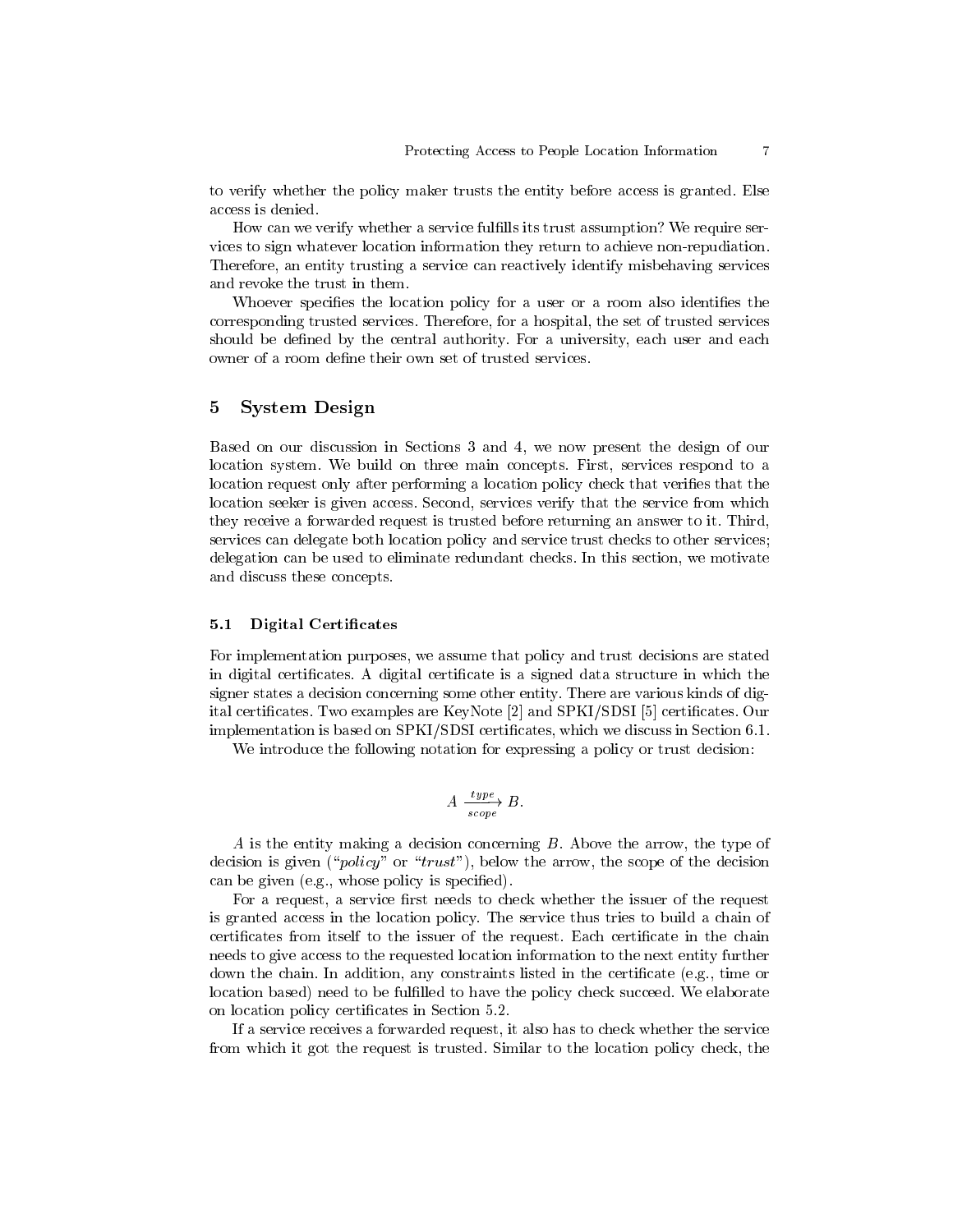service tries to build a chain of trust certificates from itself to the forwarding service. We discuss trust certificates in Section 5.3.

A certificate can state that a right is not transitive. In such a case, no certificates can follow this certificate in the certificate chain.

#### $5.2$ **Location Policy Check**

For each entity that is permitted to retrieve location information about someone, there has to be a certificate stating what kind of information the entity is allowed to get. (We limit the description of our design to user location policies. Room location policies are dealt with in a similar way.) For example, a certificate could state that Bob can locate Alice at a coarse-grained level. If Bob then tries to locate Alice, a service receiving his location request needs to check the existence and validity of a certificate permitting this access.

A location service does not have to be aware of the identity of the entities that are given access rights. If Bob can prove that he was given access (by presenting his digital certificate), he will be granted access. This solution thus makes dealing with unknown users easy. Solutions proposed earlier (e.g., by Leonhardt and Magee  $[12]$ ) rely on policy matrices consisting of querying users and users whose location is being queried for and thus rely on the system being aware of the identity of querying users.

In addition, some digital certificates (such as SPKI/SDSI [5]) can not only give rights to single entities, but also to groups of entities. That is, with a single certificate, Alice can, for example, give all her friends access.

Depending on the environment, different entities issue certificates. For the two environments introduced in Section 3, certificates are specified as follows:

**Hospital** We show some of the certificates issued in the hospital environment: (PL denotes the People Locator service,  $C$  the central authority,  $S$  the surgery ward, and  $D_S^C$  all doctors that are classified by C as belonging to S.)

(1) (a) 
$$
PL \xrightarrow{policy} C
$$
 (b)  $C \xrightarrow{policy} D_S^C$  (c)  $D_S^C \longrightarrow B$ 

First, the administrator of the People Locator service enables the central authority to decide about all the patients' location policies. Second, the authority gives all doctors in patient A's ward access to her location. Third, the authority certifies that doctor B belongs to the surgery ward. Note that this certificate is a membership certificate (denoted by the special arrow) and does not grant any rights on its own.

If  $B$  inquires about A's location, the People Locator service deduces that  $B$  has access to A's location since it can combine certificates  $1(a)$ , (b) and (c) in a chain of certificates and conclude

$$
\text{PL} \xrightarrow{policy} \text{B}.
$$

In addition to certificate  $1(b)$ , the authority also issues a certificate that gives patient A the right to let additional people locate her. A can do so by issuing corresponding certificates.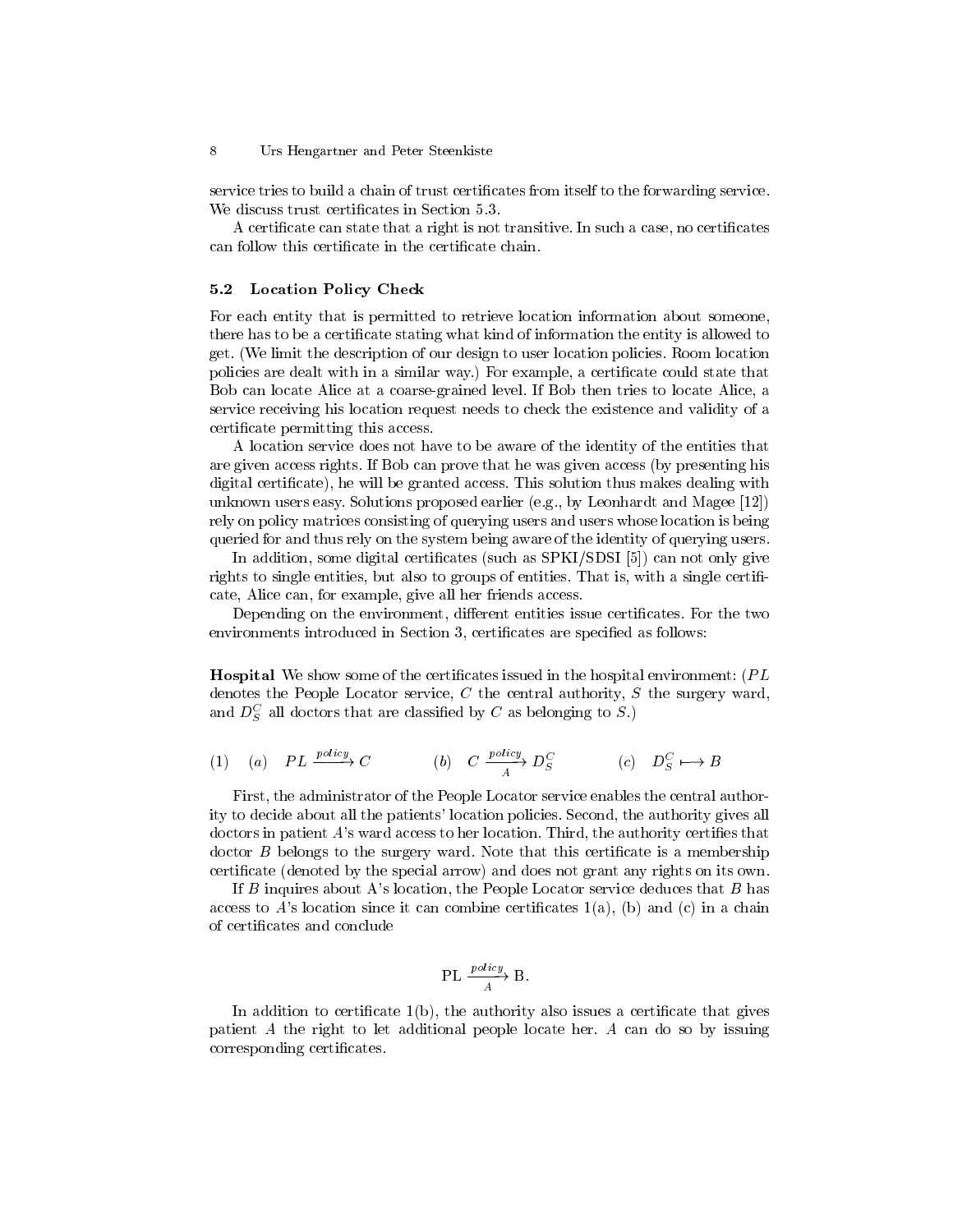**University** In the university environment, the administrator of the People Locator service gives student or faculty member A access to her location information:

$$
PL \xrightarrow{policy} A.
$$

A can define her own location policy by issuing additional certificates.

#### $5.3$ **Service Trust Check**

Trust decisions are also stated in digital certificates. For the two environments, we show how the Device Locator service handles trust decisions. Typically, this service is not directly contacted by users, but by other services (e.g., the People Locator service).

**Hospital** The administrator of the Device Locator service (DL) lets the central authority specify the trusted services used for answering patient queries. The authority states that all services run by the hospital  $(T_C)$  are trusted. The authority also states that the People Locator service is in this set. The certificates look as follows:

$$
DL \xrightarrow{trust} C \qquad \qquad C \xrightarrow{trust} T_C \qquad \qquad T_C \longmapsto PL
$$

Upon receiving a forwarded user query from the People Locator service, the Device Locator service combines these certificates and concludes that the People Locator service is trusted.

University In the university scenario, users specify their trusted services. The Device Locator service thus gives student  $A$  the right to define this set. Assuming A trusts the People Locator service, the certificates look as follows:  $(T_A \text{ denotes the})$ set of services trusted by  $A$ .)

(2) (a) 
$$
DL \xrightarrow{trust}_{A} A
$$
 (b)  $A \xrightarrow{trust}_{A} T_A$  (c)  $T_A \mapsto PL$ 

## $5.4$ Delegation

Entities in our system grant other entities particular kinds of rights. For example, Alice grants Bob access. It is up to Alice to also grant Bob the right to forward the access right to a third entity. If she does so, Alice effectively delegates the right to decide about her location policy to Bob. In the remainder of this paper, we are going to use the term "delegation" when an entity grants access rights to a second entity and it also permits the second entity to grant these rights to a third entity.

Not only the decision about a user's location policy can be delegated to some other entity, but also the location policy (or trust) check and the decision about which organization an entity belongs to.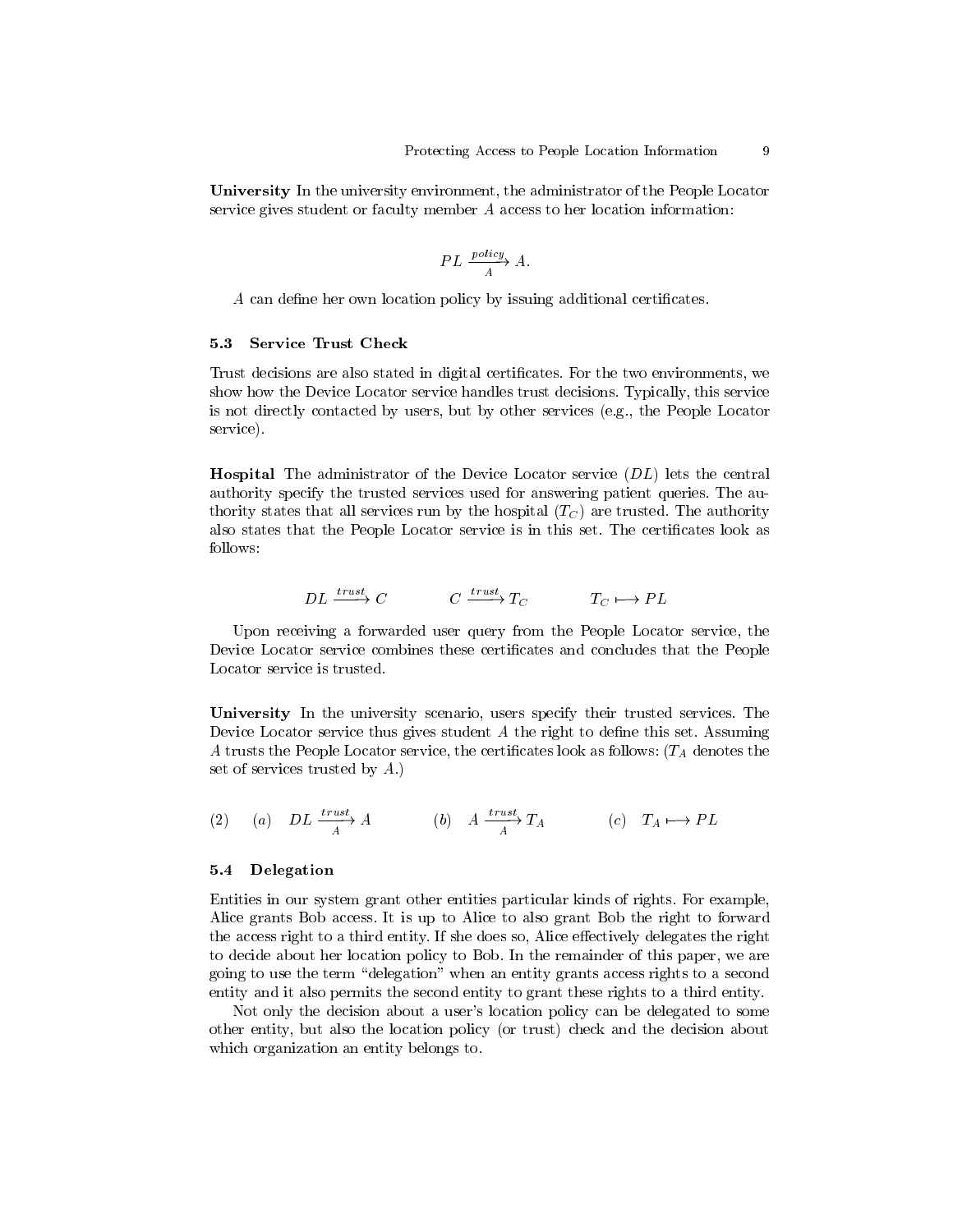**Location Policy and Trust Checks** Each trusted location service has to implement location policy and trust checks. However, to reduce overhead or in case of low processing power, not every service is required to build the potentially long certificate chains itself. It can delegate this task to some other service. For example, the Device Locator service is likely to delegate location policy checking to the People Locator service since the People Locator service needs to build a certificate chain for each request anyway. After validating the chain, the People Locator service issues a new certificate that directly authorizes the location seeker. It gives this certificate to the Device Locator service, which thus does not have to validate the entire chain again.

**Organizations** If there are lots of services available, it is cumbersome for a user to issue a certificate for each service that she trusts. We assume that trust in a service is closely tied to the entity that administrates this service. For example, a user might trust all the services run by her company. Therefore, we give users the possibility to state in a certificate that they trust all the services in a particular organization. The organization would then generate a certificate for each of the services that it runs. In this situation, a user effectively delegates the decision about which services she trusts to the organization and she relies on the organization to do the right thing. For the university environment, certificate  $2(b)$  could thus look as follows:

$$
A \xrightarrow[A]{trust} T_C
$$

#### Privacy  $5.5$

Location policy and trust certificates can be stored in a centralized database from which location services or location seekers retrieve them upon a request.

However, location policies contain personal information. Policy makers thus might want to keep these policies private and restrict access to the corresponding certificates. We now discuss two methods to limit exposure of these certificates. The first method keeps policies secret from location seekers, the second one from the location system. Note that a location seeker can obtain some policy information implicitly by issuing queries to the location system. For example, if the location seeker is denied access, it concludes that the policy forbids access. Similarly, by analyzing the returned location information, it might be able to deduce that it is given coarse-grained access only. We elaborate on this problem in Section 7.

For both methods, we assume that each policy maker has a trusted host where it keeps its issued certificates. If the policy maker is a central authority, the trusted host can be the authority itself. If the policy maker is an individual, the trusted host is a designated host. This host has to be available all the time so that it can provide certificates upon a request. An individual has to make a trade-off between its privacy concerns and the convenience provided by its chosen solution. If the individual is willing to trust an organization, it can have the organization run a centralized repository for it. If it is not willing to trust an organization, it needs to set up its own repository.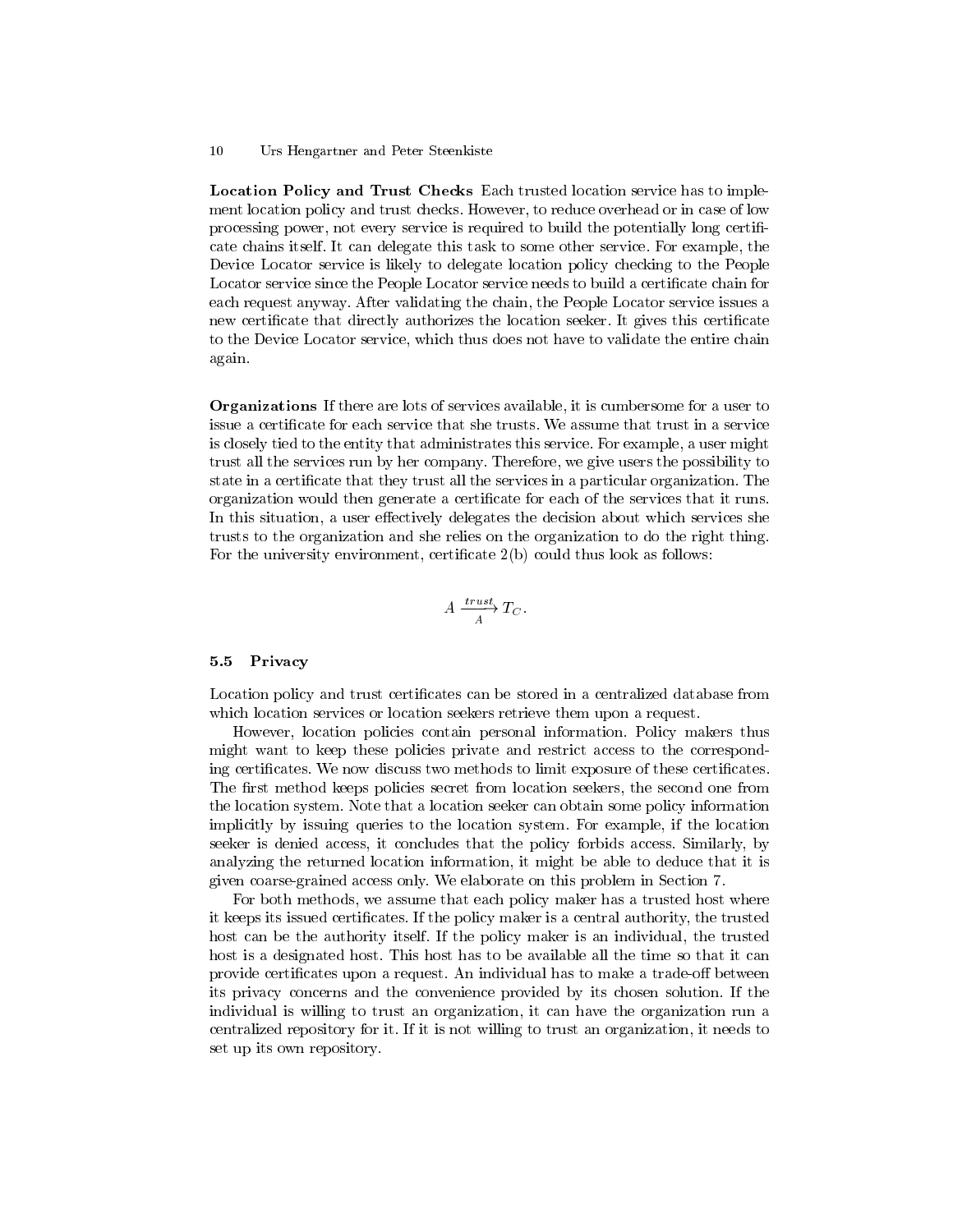To prevent policy information from leaking to location seekers, we have the trusted host control access to the certificates stored with it. Only location services entitled by the issuer of a certificate are allowed to access a certificate. This method increases the load on a location service since the service can no longer require location seekers to provide any certificates required for answering the request. Instead it has to retrieve them itself. However, delegation could reduce some of the load on a location service.

To prevent policy information from leaking to the location system, a policy maker has all queries go through its trusted host and it has the trusted host run the access control check. In this solution, certificate chains expressing the location policy are rooted at the trusted host. If the access control check succeeds, the trusted host issues a request to the People Locator service. It also forwards the answer from the service back to the location seeker. Note that the trusted host is the only entity that is given access to the location information offered by a location service. In this solution, a location service does not become aware of the actual location seeker and of membership associations.

A variant of the second method is to implement the People Locator service in a completely distributed way. That is, each policy maker runs its own People Locator service on its trusted computer. (This solution is similar to the one introduced by Spreitzer and Theimer [14].) However, running and administrating a complete People Locator service is a potentially heavy weight operation; it involves contacting other services and processing received location information.

Finally, note that all these methods do not require any changes to the access control mechanism of the location system. They differ only in how the proposed access control mechanism is deployed. Our access control mechanism based on digital certificates thus provides a great degree of flexibility.

#### $5.6$ **Discussion**

Some advantages of our location system are:

- No bottleneck. The services in the system run the location policy and trust checks by building chains of certificates. Certificates are signed data structures and do not need to be kept at a centralized node. Therefore, there is no bottleneck through which each request has to go and that has to approve each request. All the services perform access control independently of each other and approve a request only if it is supported by digital certificates.
- **Support of unknown users.** The system does not need to know the identity of location seekers. All the system requires is a digital certificate that grants access to the entity.
- Support of group access. With a single certificate, an entire group of entities can be given access to someone's location information.
- **Transitivity control.** SPKI/SDSI certificates allow handing out non-transitive access rights. In a valid certificate chain, all but the last certificate in the chain need to allow transitivity of access rights.

We have been able to use digital certificates for expressing location policy and trust decisions in both of our example environments. Therefore, the mechanism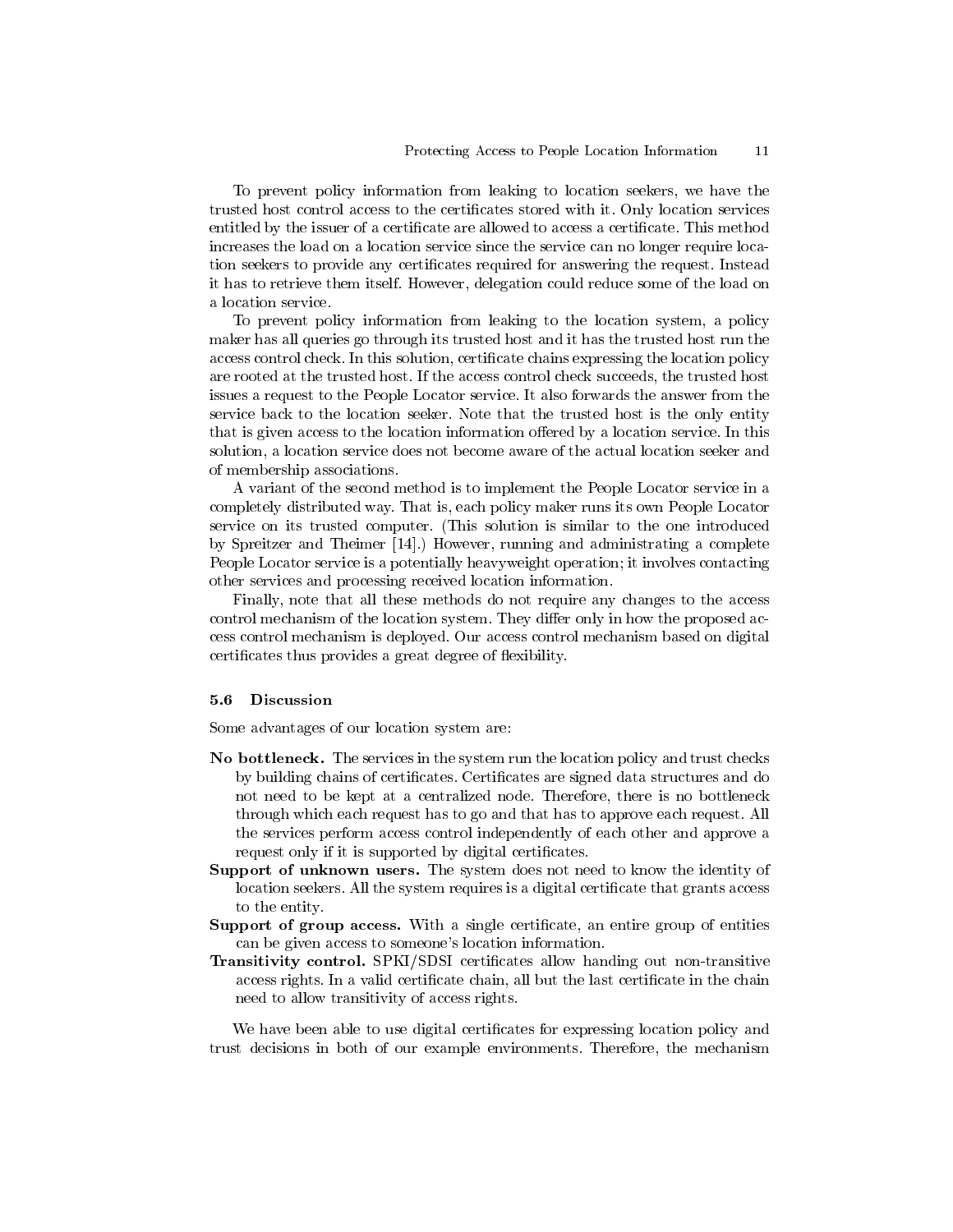for controlling access to location information is identical. Similarly, we can use the same tools for building and proving certificate chains in both environments. However, setting up these mechanisms and tools is environment-specific. We now discuss some of the differences.

- User interfaces. Most probably, there are going to be different user interfaces in different environments. In the hospital case, there is a strong emphasis on being able to define groups and assigning them access. In the university case, users are more likely to authorize other people directly. Though the actual interfaces might differ, they would both create corresponding location policy (and trust) certificates in the background.
- **Types of chains.** The types of chains checked upon a query also depend on the environment. A service either checks only the user or room policy chain or it checks both chains. For example, when processing a room query about the people in a lecture room in a university, the location system first checks the room policy of the room. If this check succeeds, the system will check the user policy for each of the people in the room. The system returns only location information about people for whom this latter check succeeds.

# 6 Implementation

### **Digital Certificates**  $6.1$

To implement the policy and trust decisions, as introduced in Section 5, we use digital certificates and chains of certificates. In particular, we rely on SPKI/SDSI certificates [5]. Authentication and authorization based on these certificates does not rely on the existence of a global naming structure as, for example, the one introduced for ISO's X.509 certificates. Instead, the authentication and authorization step are merged by directly giving a public key access rights in a certificate.

SPKI/SDSI defines a language for giving access rights to public keys in certificates. There are also tools that, based on these certificates, build and prove chain of certificates and decide whether a request should be granted access.

In the example below, we show a SPKI/SDSI certificate in which Alice (issuer) gives Bob (subject) access to her location information (i.e.,  $A \xrightarrow{policy} B$  using our notation). The type of access is described after the keyword tag. Note that the certificate has to be accompanied by Alice's signature (not shown here).

```
(cert
(issuer (pub_key:alice))
(subject (pub_key:bob))
(propagate)
(tag (policy alice
        (* set (* prefix world.cmu.wean) world.cmu.doherty.room1234)
        (* set (monday (* range numeric ge #8000# le #1200#))
               (tuesday (* range numeric ge #1300# le #1400#)))
        coarse-grained)))
```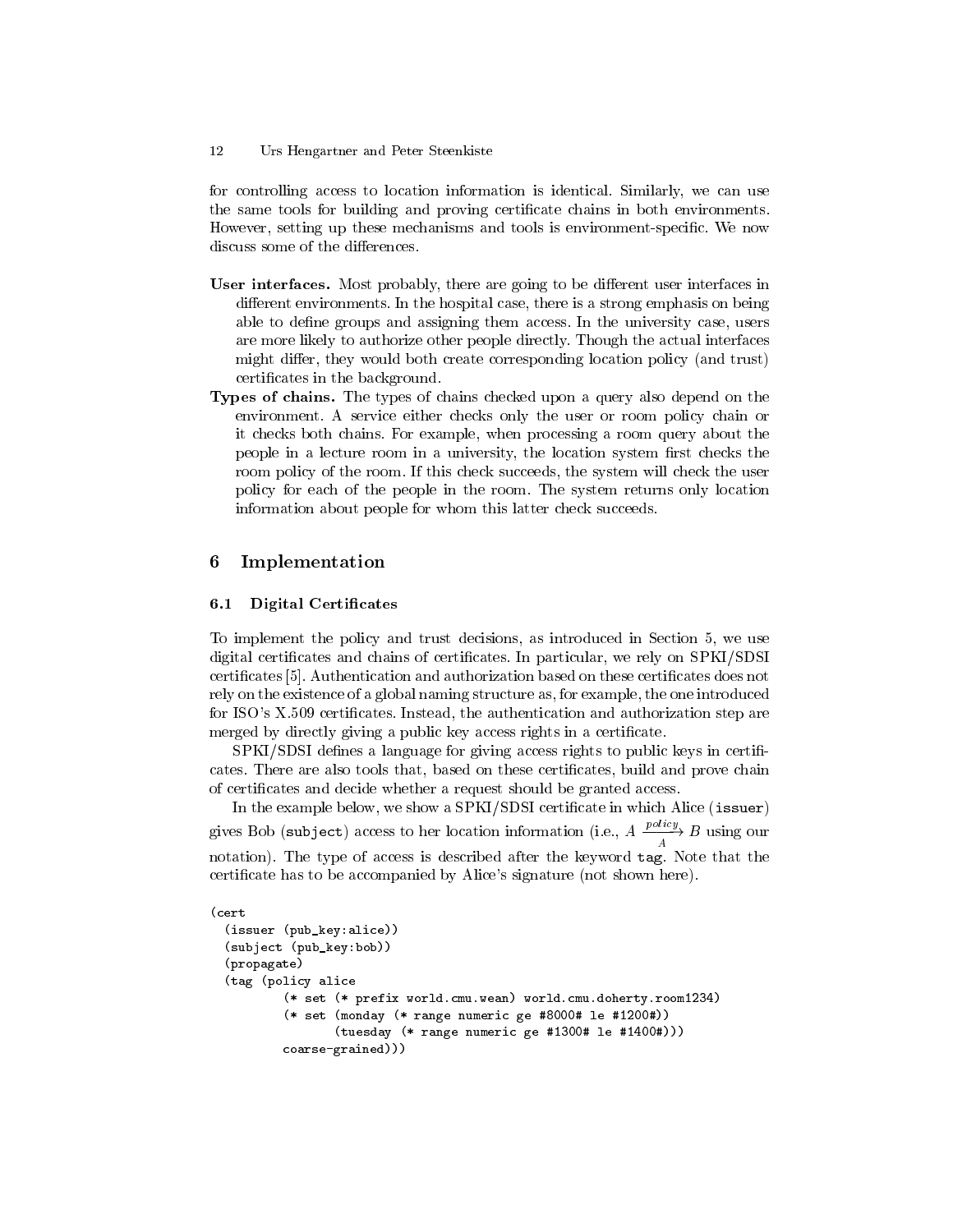Alice gives access to Bob's public key (pub\_key:bob). (pub\_key:bob is replaced by the actual public key of Bob in the real implementation.) The keyword propagate states that Bob is allowed to give the granted right to some other entity by issuing another certificate. If Alice decided not to let Bob forward his access right, she would omit the propagate entry. Bob can locate Alice only if she is either in Wean Hall or in Room 1234 in Doherty Hall and on Monday between 8am and 12pm and on Tuesday between 1pm and 2pm. Also, Bob can locate Alice only at coarse-grained granularity.

#### **Location System**  $6.2$

We have implemented a subset of the location system shown in Figure 1. The system consists of the People and Device Locator services and location services that proxy to several calendar systems, that locate devices connecting to CMU's wireless network, and that exploit login information.

We use SSH at the transport layer to achieve mutual authentication of entities and confidentiality and integrity of information. Access control is entirely based on SPKI/SDSI

Location information and SPKI/SDSI certificates are transmitted between services using the Aura Contextual Service Interface [10], which is a protocol running over HTTP and which exchanges messages encoded in XML. Our SPKI/SDSI implementation has been implemented in Java and is based on previous work [9]. There is an HTML-based front end to the service that lets users specify location policies and conduct searches. The front end makes dealing with certificates transparent to users. Currently, the certificates are stored in a centralized database.

In our system, if Alice directly gives Bob access to her location information in a certificate, it takes about  $0.6$  sec on a Pentium III/500 to add this certificate to the certificate chain for Alice and to verify the entire chain upon a request.

# $\overline{7}$ Related Work

Several location systems, all of them based on only one location technology, implemented only within one administrative entity, and/or not addressing the various security issues mentioned in this paper have been proposed  $[1, 8, 13, 15]$ . We discuss two notable exceptions:

Spreitzer and Theimer's location system [14] is based on multiple technologies. Each user has her personal agent that gathers location information about her and that implements access control for this information. The authors design the system to work in an environment with different administrative entities, although the actual implementation runs only within a single entity and the authors do not mention how users specify services they trust. A key difference from our system is that the amount of information and the users granted access to room queries is determined by located users, not the "owner" of a room.

Leonhardt and Magee [12] also address security concerns. Since user queries can be implemented by a series of room queries and vice versa, the authors argue that access control for both types of queries needs to be consistent. The authors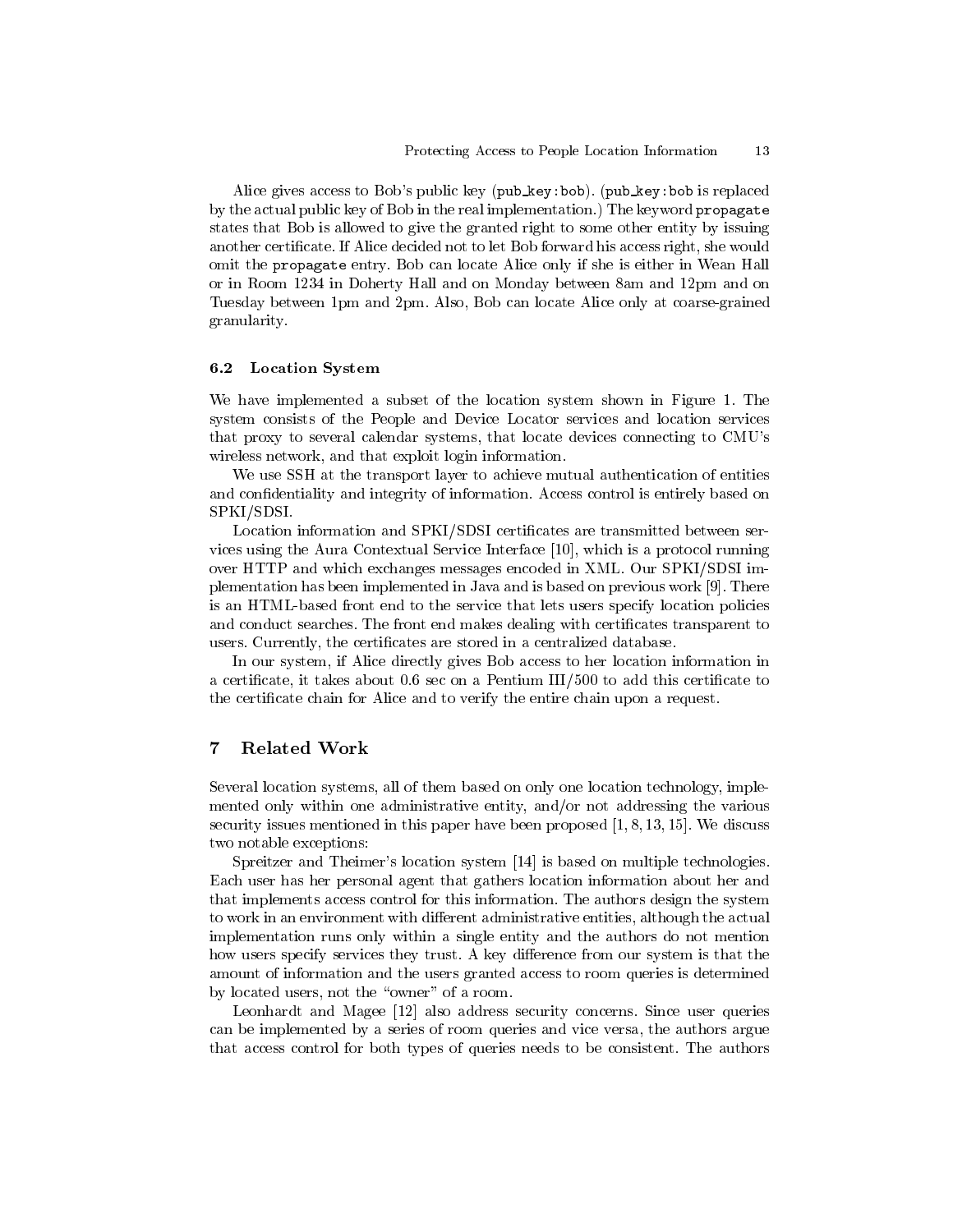propose an extension to the matrix-based access control scheme. We believe that having consistent user and location policies is difficult to achieve when policies are established independently of each other. The authors do not discuss how policies are established in their system.

There has been some previous work about authorizing intermediate services, for example, Howell's quoting gateways [9]. This related work focuses on intermediate services that create new requests upon receiving a request and thus need to be authorized to issue requests. However, in scenarios like our location system where some services only forward requests, this model would give too many capabilities to intermediate services. Using our model of trust, we can avoid this risk and clearly define which services should be given location information and which services should also be able to issue requests.

Kagal et al. [11] propose an extended role-based access control model for ubiquitous computing. The model also supports delegation of access rights. For access control, the proposed system relies on a centralized trusted entity running a Prolog knowledge base. The authors do not examine trust in services that are run by different administrative entities.

The Location Interoperability Forum [7] and the Instant Messaging / Presence Protocol working group [4] discuss privacy requirement for location and presence information, respectively. This work deals only with user queries. It suggests that location seekers should not be able to learn about the content of location policies. The working group proposes that the location system returns false location information instead of denying access to location information. We refrain from implementing such a solution in our system since it erodes trustworthiness into the system. Also, if a location seeker tried to validate the wrong location information, he could still conclude that he was actually denied access. As an alternative to the proposed method, we suggest that policy makers build wrapper services that access the location system and translate "access denied" messages. For example, the wrapper service could return a busy signal when a user temporarily does not want to be disturbed and thus decides not to be locatable.

The Geopriv working group [3] also discusses privacy aspects of user queries. This working group has a strong emphasis on protecting identities, both of location seekers and located entities. We have presented a mechanism for hiding the identity of location seekers in Section 3.5. Protecting the identity of located entities strongly depends on the actual location service. For example, a user can buy a prepaid phone card when using a GPS-enhanced phone and thus hide his identity from the GPS location service.

# 8 Conclusions

In this paper, we have analyzed the access control requirements of a location system and presented the design of a solution. It relies on several key concepts: services implementing location policy checks, service trust for dealing with different services, and delegation for delegating various decisions to other entities in the system.

We have shown feasibility of our design with an example implementation of it. Our implementation is currently being deployed at Carnegie Mellon.